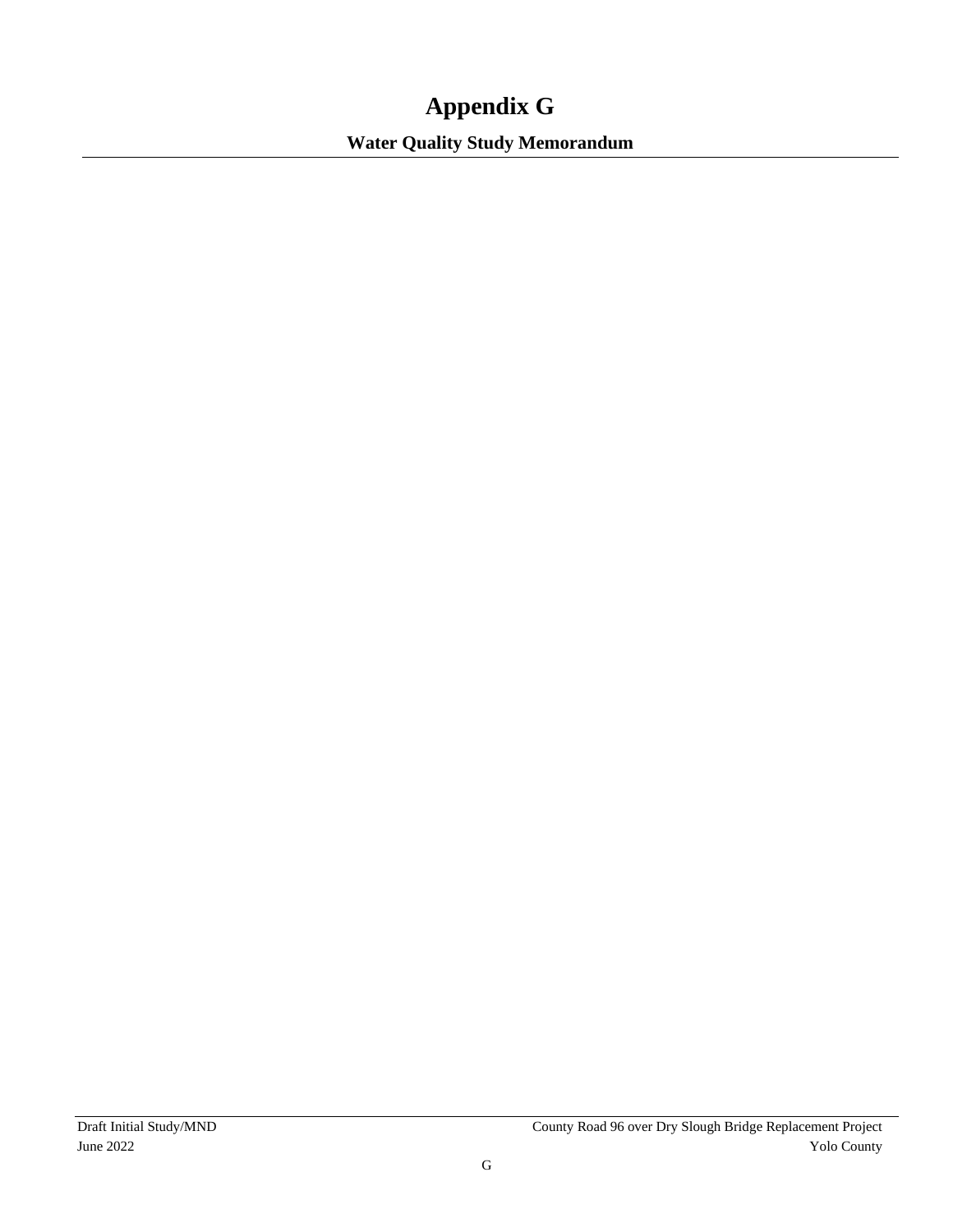

# *Memorandum*

| Date:        | <b>March 5, 2021</b>                                                |
|--------------|---------------------------------------------------------------------|
| To:          | <b>Julie Passalacqua, Victor Sherby - Mark Thomas</b>               |
| <b>From:</b> | Analette Ochoa, Catherine Villarosa - WRECO                         |
| Subject:     | Water Quality Study Memorandum for the CR 96 Over Dry Slough Bridge |

## **1 GENERAL DESCRIPTION**

#### **1.1 Introduction**

This memorandum summarizes the water quality requirements for the County Road (CR) 96 Over Dry Slough Bridge Project (Project).

#### **1.2 Project Description**

Yolo County proposes to replace the existing bridge on CR 96 crossing over Dry Slough with funding made available through the Federal Highway Administration (FHWA) Highway Bridge Program and administered by the California Department of Transportation (Caltrans). The bridge was determined to be functionally obsolete by Caltrans as recently as 2013 and currently has a sufficiency rating of 53.6.

The Project site is located within the southern region of Yolo County, between Interstate 505 and State Route 113. See Figure 1 for the Project Vicinity Map, Figure 2 for the Project Location Map, and Figure 3 for the Project Aerial Map. CR 96 is a rural local roadway that extends between Russell Boulevard on the south and CR 27 on the north. Within the Project vicinity, CR 96 is paved and has an approximate width of 20 feet. The bridge, with an Average Daily Traffic count of 216 vehicles, is bordered by agricultural and residential parcels. There are five driveways on the east side and four driveways on the west side of CR 96. There is a residential structure approximately 100 feet northwest of the bridge and an agricultural building approximately 60 feet southeast of the bridge. The posted speed limit along CR 96 within the Project vicinity is 45 miles per hour (mph).

The existing bridge (Bridge No. 22C0127) was constructed in 1929 and is approximately 44 feet long and 20 feet wide. The structure consists of single-span reinforced concrete T-girders. The bridge has longitudinal and shear cracking along the girders and evidence of water penetration through the deck. Additionally, the bridge railing is in poor condition with spalling and exposed rebar.

The proposed Project will construct a new bridge along the same roadway alignment. The new structure will accommodate two 11-foot travel lanes and 2-foot shoulders. The new bridge will be a 60-feet-long, single-span structure. The structure type will be a cast-in-place, post-

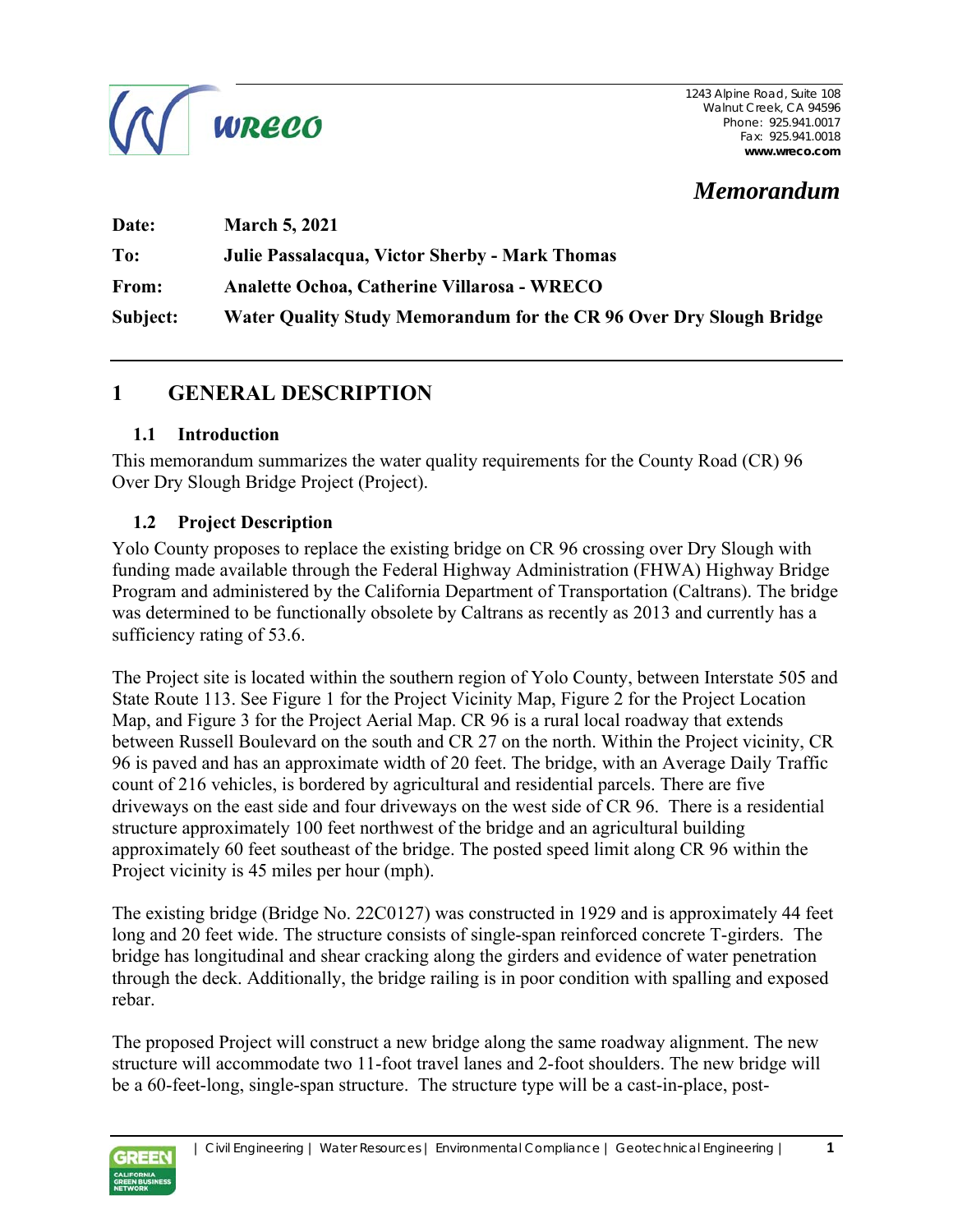

tensioned concrete slab. The roadway and bridge profile will be lowered slightly to smooth out the existing substandard vertical curve, while still providing clearance over the 100-year storm event.

Construction of the bridge will involve excavation for and construction of concrete abutments, founded on driven piles. The new abutments will be constructed behind the existing abutments, and most of this work will occur outside of the waterway. Construction of the roadway approaches will involve the removal of existing pavement and placement of new roadway fill material, aggregate base, hot mix asphalt pavement, and installation of guard rail. Tree removal and removal of other vegetation along the slough will be necessary for the Project. Temporary work within Dry Slough includes removal of the existing structure, falsework erection and removal, and installation of scour countermeasures at the abutments. Temporary slough diversion is anticipated in order to complete activities within the waterway.

Relocation of overhead electrical and communication lines, including four utility poles, along the west side of CR 96 is anticipated as part of the Project. Although the traveled way and shoulders will remain within Yolo County's right-of-way, permanent acquisitions may be needed for the approach grading and utility relocation from three to four parcels. Temporary construction easements may be needed from up to seven parcels adjacent to the Project to facilitate driveway conforms, utility relocations, and allow construction access.

During construction, CR 96 will be closed to through traffic and a detour route made available. Vehicular traffic will be able to utilize CR 95, 31, and 29 as alternative routes. Construction is anticipated to begin in Spring 2023 and have a duration of approximately eight months.

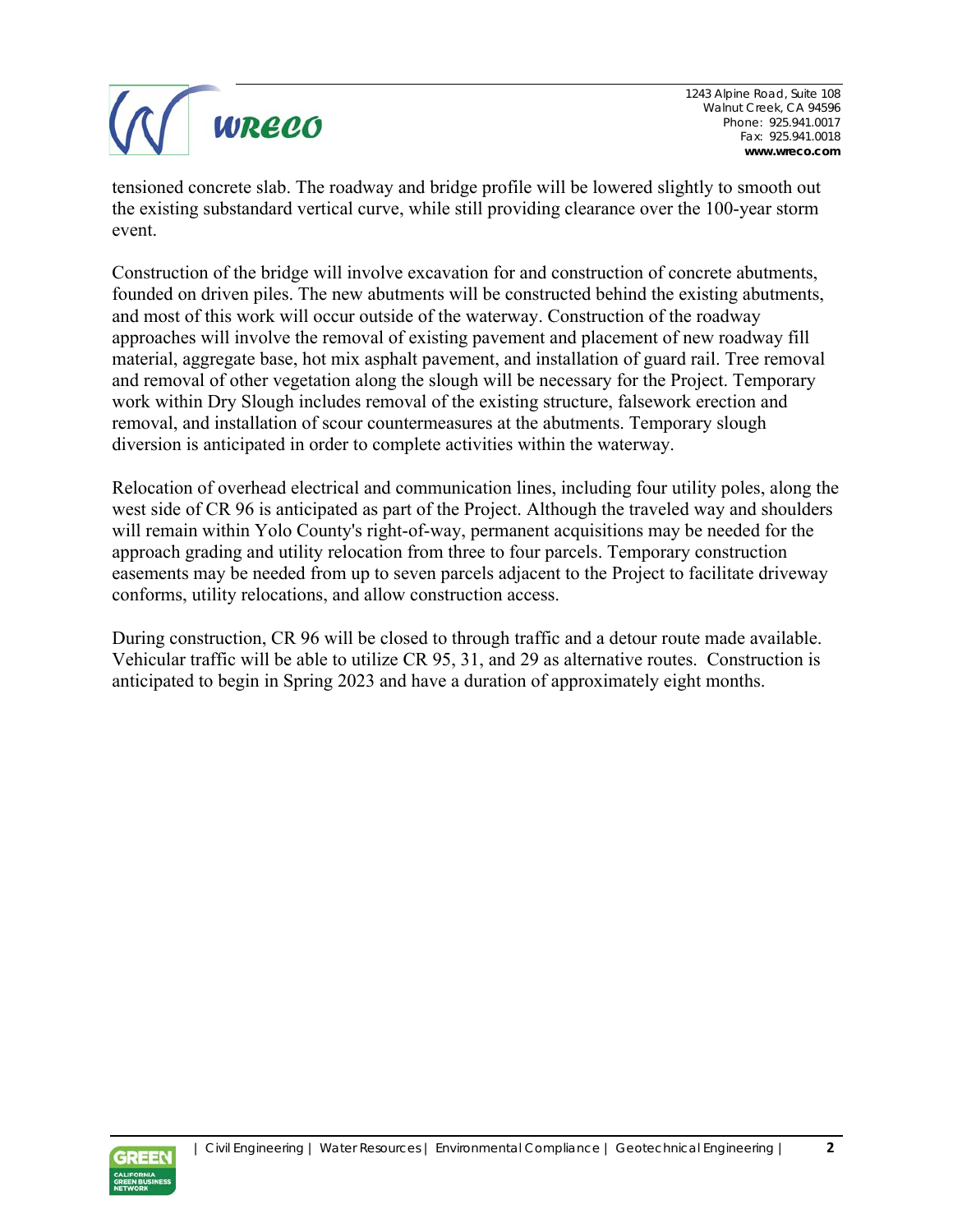



Source: United States Geological Survey (USGS), 2018

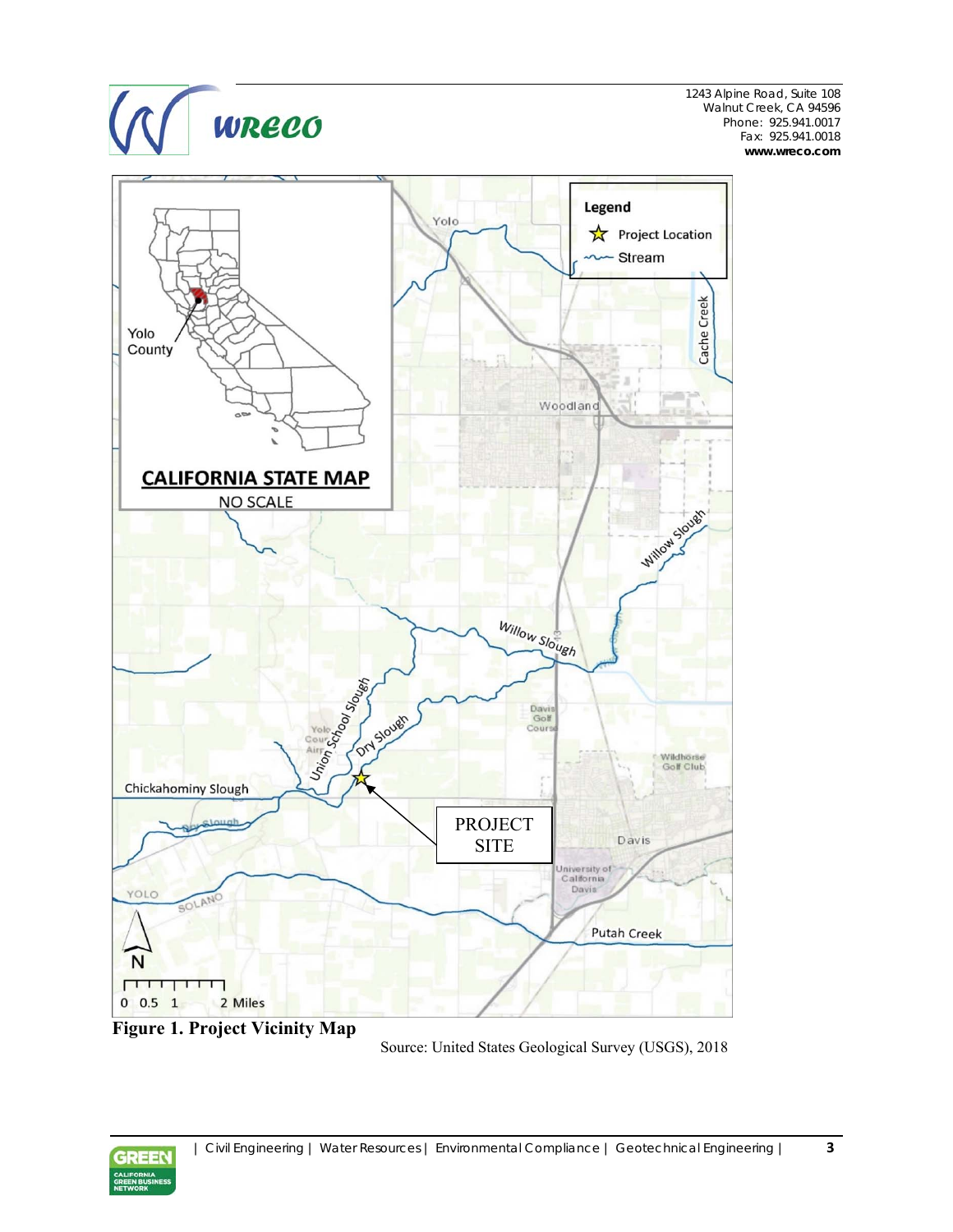



**Figure 2. Project Location Map** 

Source: USGS, 2018

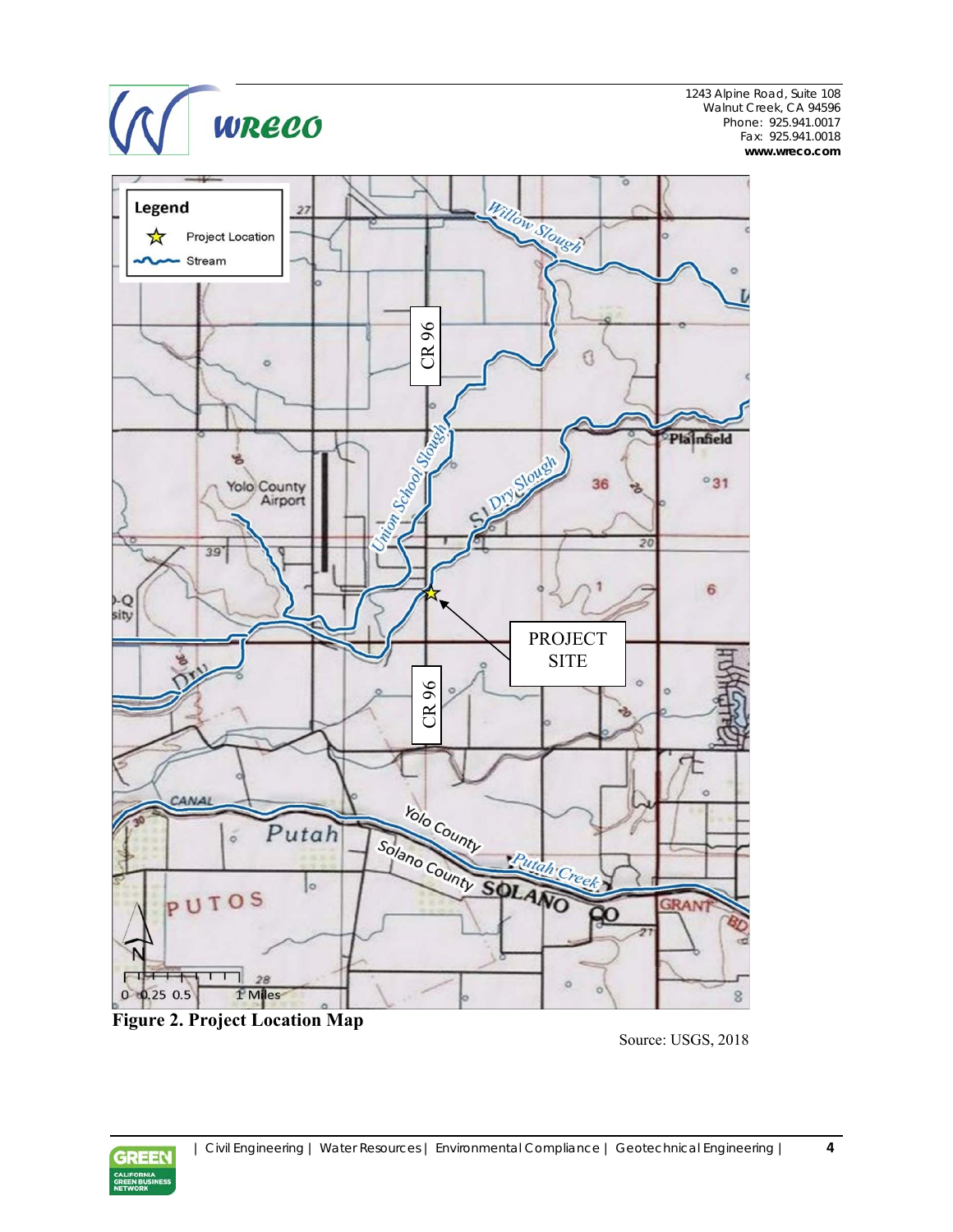



**Figure 3. Project Aerial Map** 

Source: ESRI, 2019

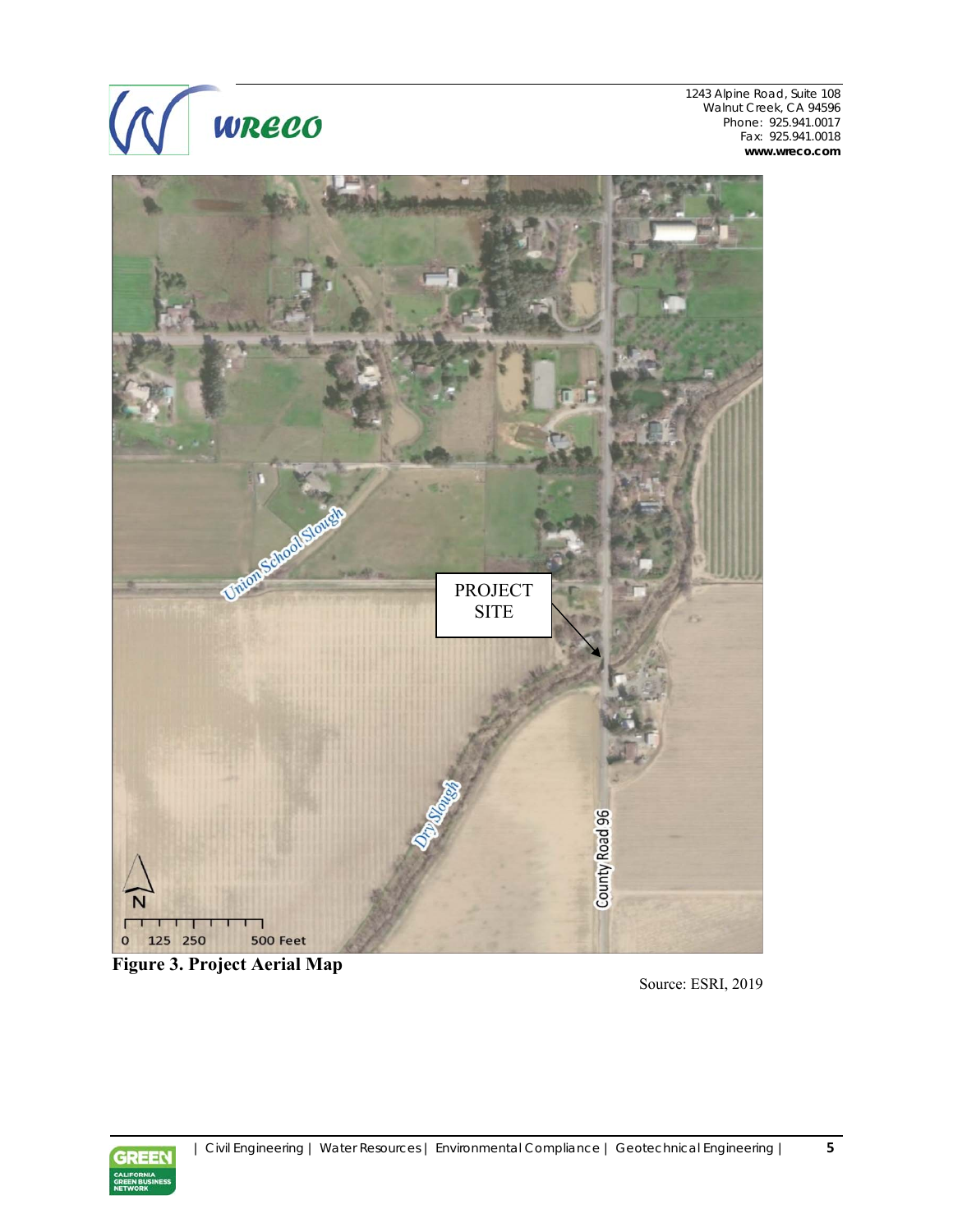

# **2 ENVIRONMENTAL CONDITIONS**

#### **2.1 Topography**

The Project area is relatively flat, sloping west to east towards Willow Slough. Along CR 96, the elevations in North American Vertical Datum of 1988 (NAVD 88) range between 80 to 90 feet (United States Geological Survey [USGS], 2018).

#### **2.2 Climate**

The Project area has a Mediterranean climate, characterized by mild, moist winters and hot, dry summers. According to the Western Regional Climate Center (2020), for the Woodland 1 WNW station in California, the average yearly rainfall is 18.50 inches with the most rainfall occurring between October to April. Between March 1906 to May 2016, the annual temperatures range from an average high temperature of 96.3 degrees Fahrenheit to an average low temperature of 37.6 degrees Fahrenheit. The highest temperatures occur between the months of June to September, and the lowest temperatures occur between December to May.

## **2.3 Soil Characteristics**

According to the *Draft Foundation Report for County Road 96 Bridge Replacement over Dry Slough* (2020), prepared by Crawford and Associates Inc., the immediate vicinity of the Project site is underlain by Rincon silty clay loam with hydrologic soil group rating C. Group C soils are classified as having a slow infiltration rate and a slow rate of water transmission.

The soils that were encountered in test borings completed for the study showed earth materials encountered in the borings separated into three units considered significant to the proposed Project. Unit 1 soil is classified as loose to medium dense silty/clayey sand and poorly graded sand with silt. Unit 2 soil is classified as stiff to hard lean clay and medium dense to dense silt. Unit 3 soil is classified as dense to very dense silty sand, poorly graded sand, silt with sand, and poorly graded gravel.

## **2.4 Land Use**

The U.S Census Bureau determined the population of Yolo County to be approximately 220,500 (2019). According to the Yolo County *2030 Countywide General Plan* (2009), the land around CR 96 crossing over Dry Slough within the Project limits consists of largely agricultural uses. Other larger acreage uses include: open space, public and quasi-public uses, and specific plan uses. (County of Yolo, 2009)

## **2.5 Watershed Hydrologic Units / Hydrologic Sub-Areas**

According to the Yolo County *2030 Countywide General Plan Environmental Impact Report* (EIR) prepared by LSA Associates, Inc., within the unincorporated county, there are about 7,300 acres covered in surface water. The surface water in Yolo County drains from west to east and is eventually received by the Yolo Bypass. The four major watersheds located in Yolo County include: Sacramento River, Cache Creek, Putah Creek, and Willow Slough watersheds. Dry

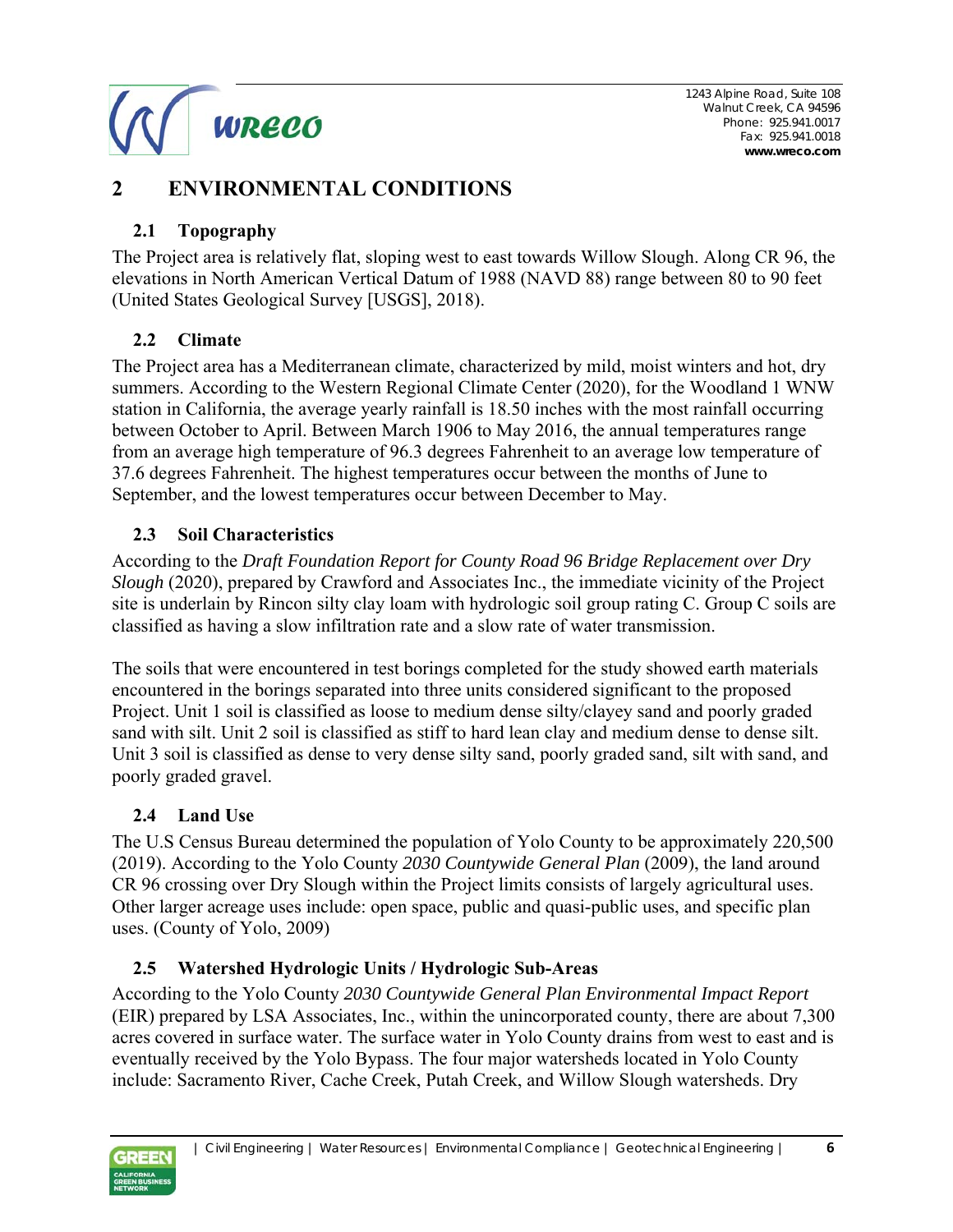

Slough is a tributary of the Yolo Bypass and contains the same beneficial uses as listed in Section 3.3.3.

The Yolo Bypass carries flood flows generated by runoff from the Sacramento River watershed and their associated tributary watersheds. Cache Creek is a tributary of the Yolo Bypass, however flow in the creek reaches the Bypass during the wet years due to damming and diversion of the stream's waters.

#### **2.6 Crossings**

2.6.1 Receiving Waterbodies

Dry Slough is the receiving water body for the Project and flows east and northeast approximately 2 miles to the Project site, as shown in Figure 2.

2.6.2 Drinking Water Facilities

According to the *Yolo County Stormwater Management Program (SWMP) Planning Document* (2003), Yolo County relies on the cities of Davis and Woodland to satisfy some of its permit obligations. The City of Davis Public Works Department maintains the water supply systems.

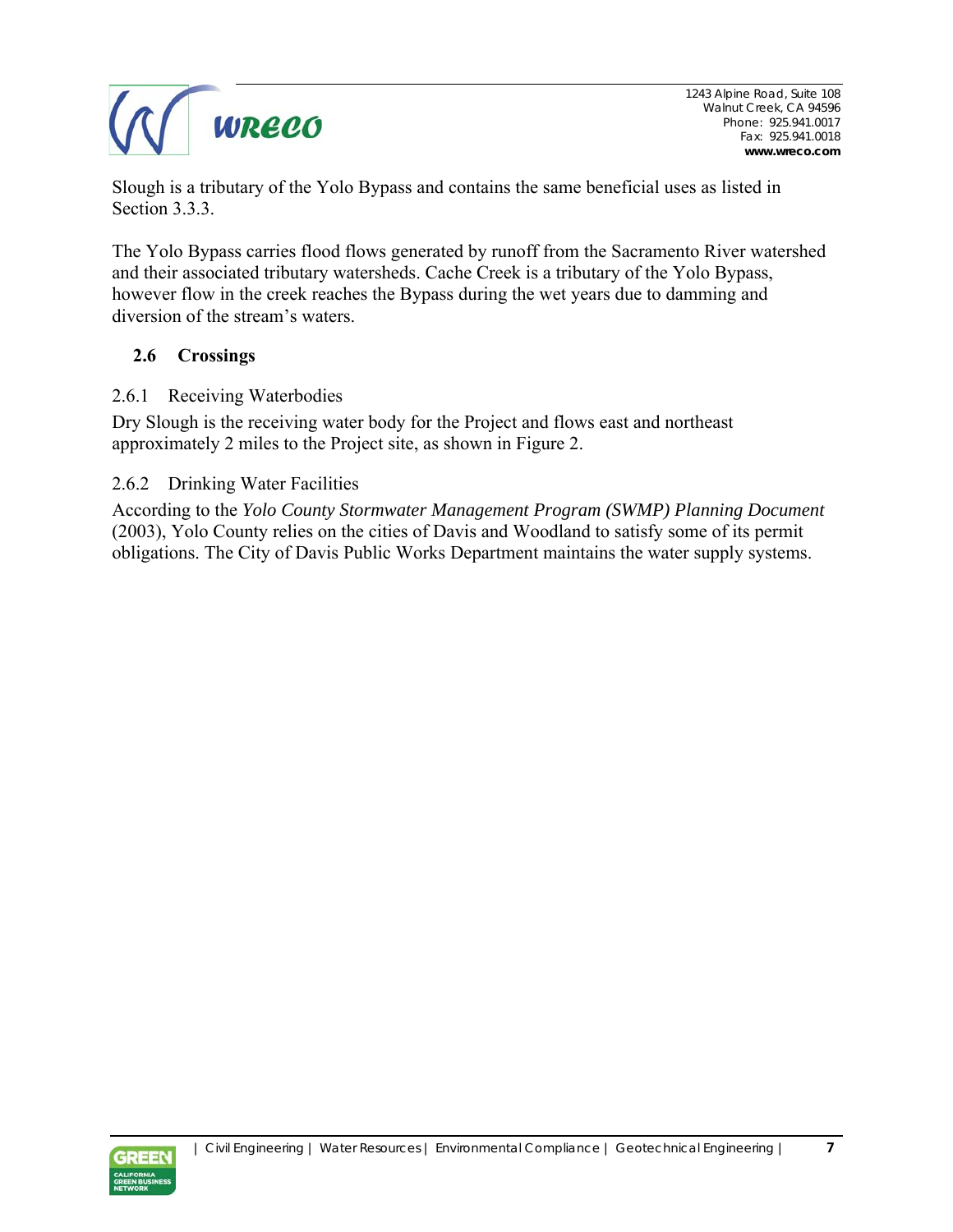

# **3 PRELIMINARY WATER QUALITY ASSESSMENT**

#### **3.1 Regulatory Settings Federal**

#### 3.1.1 Clean Water Act

In 1972, Congress amended the Federal Water Pollution Control Act, making the addition of pollutants to the waters of the United States (U.S.) from any point source unlawful unless the discharge is in compliance with a National Pollutant Discharge Elimination System (NPDES) permit. Known today as the Clean Water Act (CWA), Congress has amended it several times.

In the 1987 amendments, Congress directed dischargers of stormwater from municipal and industrial/construction point sources to comply with the NPDES permit program. Important CWA sections are:

- Sections 303 and 304 require states to promulgate water quality standards, criteria, and guidelines.
- Section 401 requires an applicant for a federal license or permit to conduct any activity, which may result in a discharge to waters of the U.S., to obtain certification from the State that the discharge will comply with other provisions of the act (most frequently required in tandem with a Section 404 permit request. See below.).
- Section 402 establishes the NPDES, a permitting system for the discharges (except for dredge or fill material) of any pollutant into waters of the U.S. The U.S. Environmental Protection Agency (EPA) delegated to the California State Water Resources Control Board (SWRCB) the implementation and administration of the NPDES program in California. The SWRCB established nine Regional Water Quality Control Boards (RWQCB). The SWRCB enacts and enforces the Federal NPDES program and all water quality programs and regulations that cross Regional boundaries. The nine RWQCBs enact, administer and enforce all programs, including NPDES permitting, within their jurisdictional boundaries. Section 402(p) requires permits for discharges of stormwater from industrial, construction, and Municipal Separate Storm Sewer Systems (MS4).
- Section 404 establishes a permit program for the discharge of dredge or fill material into waters of the U.S, including wetlands. This permit program is administered by the U.S. Army Corps of Engineers (USACE).

#### **3.2 State Laws and Requirements**

#### 3.2.1 Porter-Cologne Water Quality Control Act

California's Porter-Cologne Act, enacted in 1969, provides the legal basis for water quality regulation within California. This Act requires a "Report of Waste Discharge" for any discharge of waste (liquid, solid, or gaseous) to land or surface waters that may impair beneficial uses for surface and/or groundwater of the state. It predates the CWA and regulates discharges to waters

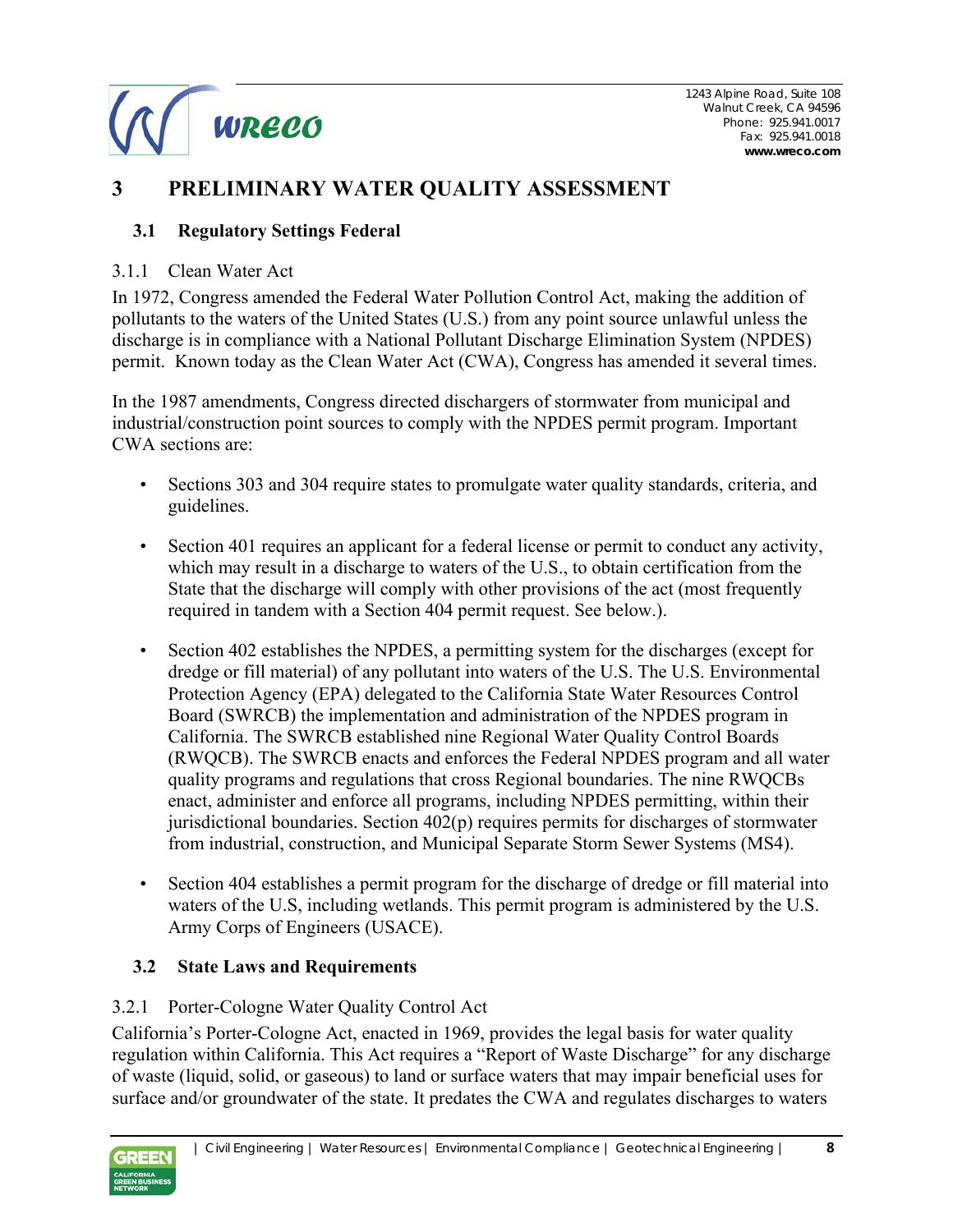

of the State. Waters of the State include more than just waters of the U.S., like groundwater and surface waters not considered waters of the U.S. Additionally, it prohibits discharges of "waste" as defined and this definition is broader than the CWA definition of "pollutant." Discharges under the Porter-Cologne Act are permitted by Waste Discharge Requirements (WDR) and may be required even when the discharge is already permitted or exempt under the CWA.

3.2.2 State Waters Resources Control Board and Regional Water Quality Control Boards

The SWRCB adjudicates water rights, sets water pollution control policy, issues water board orders on matters of statewide application, and oversees water quality functions throughout the state by approving Basin Plans, TMDLs, and NPDES permits. RWCQBs are responsible for protecting beneficial uses of water resources within their regional jurisdiction using planning, permitting, and enforcement authorities to meet this responsibility.

3.2.3 National Pollutant Discharge Elimination System Program

#### 3.2.3.1 Construction General Permit (CGP)

CGP (NPDES No. CAS000002, SWRCB Order No. 2009-0009-DWQ, adopted on November 16, 2010) became effective on February 14, 2011 and was amended by Order No. 2010-0014- DWQ and Order No. 2012-0006-DWQ. The permit regulates stormwater discharges from construction sites that result in a Disturbed Soil Area (DSA) of one acre or greater, and/or are smaller sites that are part of a larger common plan of development.

The Project would not be required to adhere to the CGP, because the Project site does not disturb more than one acre or more of land.

#### 3.2.3.2 Waste Discharge Requirements

If dewatering is required, then the Project would have to comply with the Central Valley Region's Order R5-2016-0076-01 NPDES No. CAG9950002 Waste Discharge Requirements Limited Threat Discharges to Surface Water. This permit discusses effluent limits that is allowed for volatile organic compounds (VOC), fuel compounds, and other wastes in extraction and treatment of polluted groundwater during dewatering activities.

#### 3.2.3.3 Municipal Separate Storm Sewer System (MS4)

Section 402(p) of the CWA requires the issuance of NPDES permits for five categories of stormwater dischargers, including MS4s. The U.S. EPA defines an MS4 as:

any conveyance or system of conveyances (roads with drainage systems, municipal streets, catch basins, curbs, gutters, ditches, human-made channels, and storm drains) owned or operated by a state, city, town, county, or other public body having jurisdiction over storm water, that are designed or used for collecting or conveying stormwater.

The Project lies within Yolo County's right-of-way. According to the Yolo County Boundary Map (Figure 4), the Project area is not within the incorporated cities of Yolo County, therefore

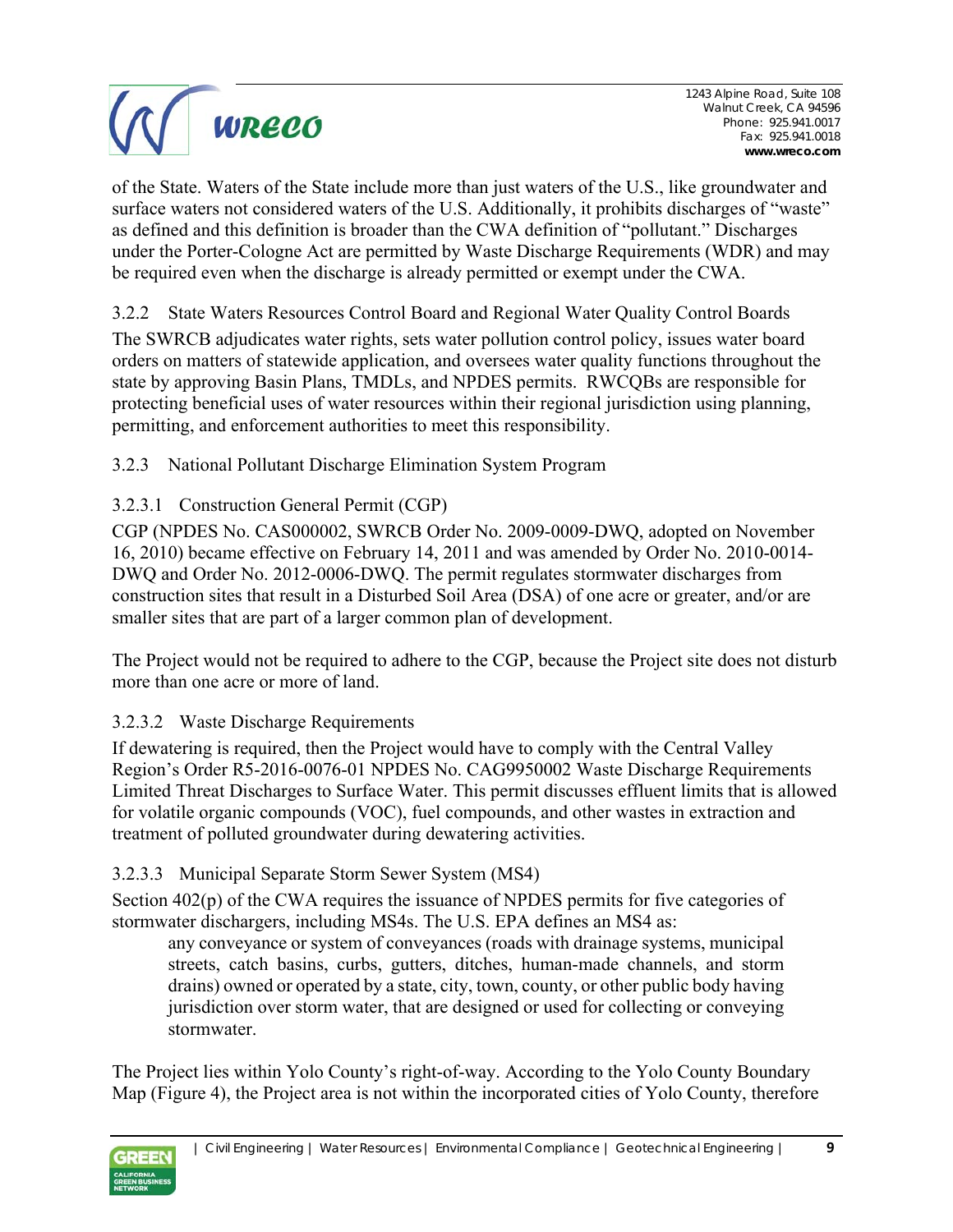

the Phase II permit would not apply to the Project as it adheres to Projects within any incorporated or urbanized areas.

The *Yolo County Stormwater Management Program (SWMP) Planning Document* (2003) provides guidance for addressing stormwater quality within the County's jurisdiction. The SWMP will address a wide variety of activities conducted in urbanized areas of the County that are sources of pollutants in stormwater. The construction activities element of the SWMP describes the controls to reduce the discharge of pollutants associated with construction activities. It will require construction sites to implement adequate water quality control measures by enforcing the implementation of the requirements through construction site inspections. Control measures address construction activities from the land development process to the completion of construction activities. The Project does not disturb more than one acre or more of land therefore these measures would not apply to the Project.

#### **3.3 Regional and Local Requirements**

#### 3.3.1 Anticipated Permits

The Project may be required to obtain a Section 401 Certification from the Central Valley RWQCB and a Section 404 permit from the USACE since aquatic resources within the Project area would also potentially be regulated if work is to be anticipated in the water bodies. Work within waterways would require a Streambed Alteration Agreement (Fish and Game Code Section 1602) from the California Fish and Wildlife Services.

#### 3.3.2 RWQCB Basin Plan

The Project is under the jurisdiction of the Central Valley RWQCB. The RWQCB implements the Region 5 *Central Valley Basin Plan (Basin Plan)* (2018) which states the goals and policies, beneficial uses, and water quality objectives that apply to water bodies through the Central Valley region, which includes the Project area. The Basin Plan has been adopted by the SWRCB, U.S EPA, and Office of Administrative Law.

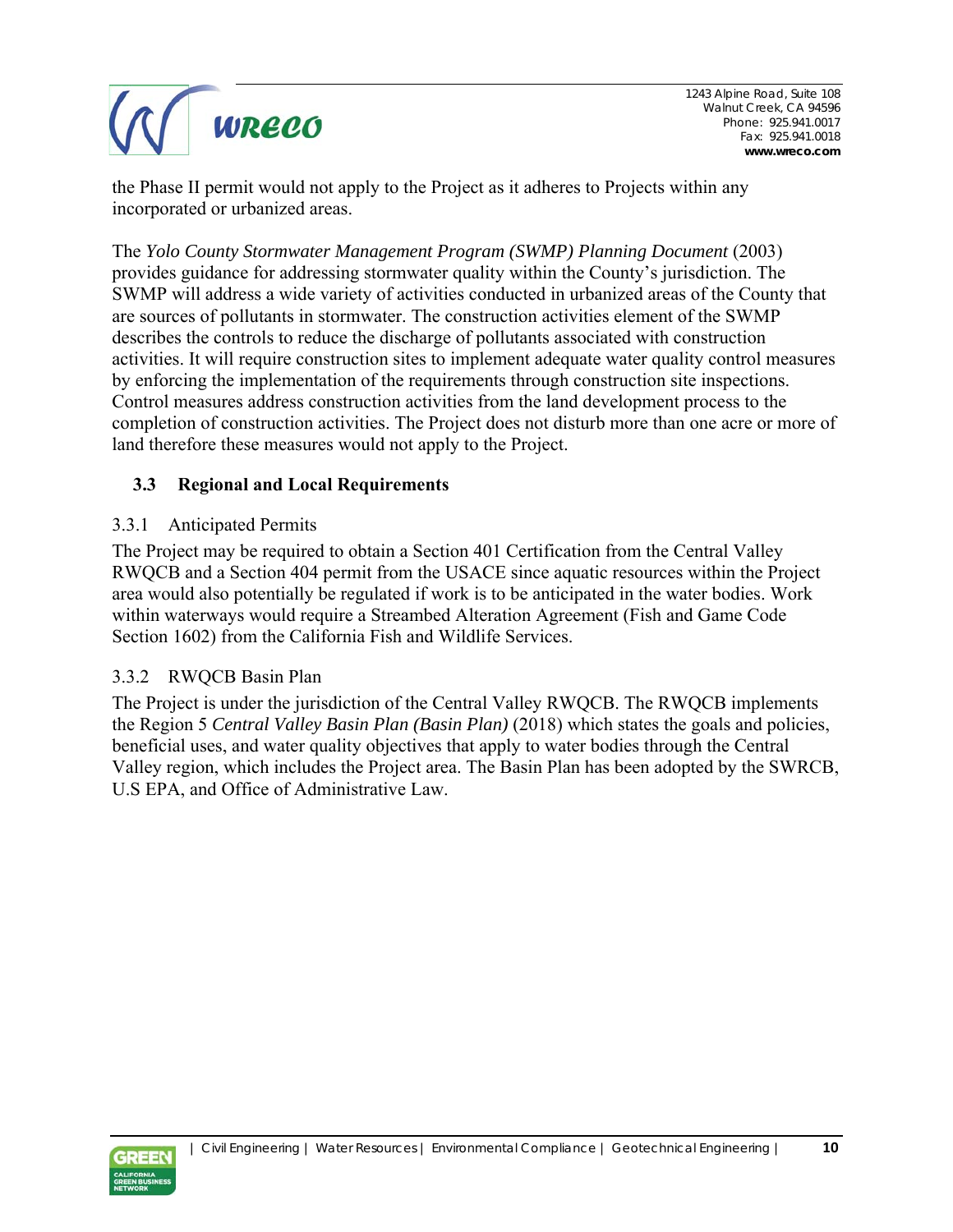

1243 Alpine Road, Suite 108 Walnut Creek, CA 94596 Phone: 925.941.0017 Fax: 925.941.0018 **www.wreco.com** 

**Figure 4. Yolo County Boundary Map** 

Source: Yolo County Planning and Public Works, 2013

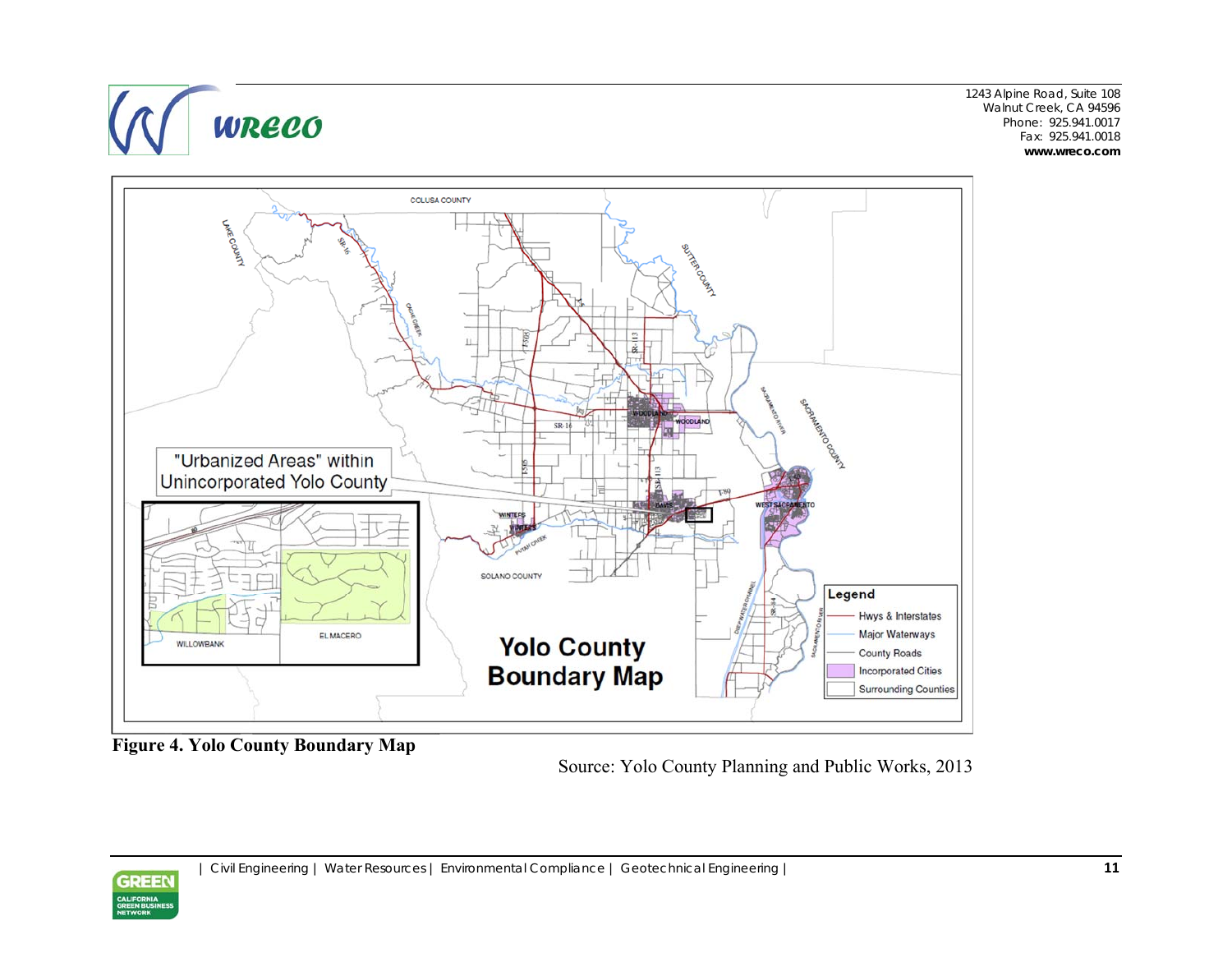

#### 3.3.3 Surface Water

#### **Surface Water Quality Objectives/Standards and Beneficial Uses**

Water quality objectives are numeric and narrative objectives used to define the appropriate levels of environmental quality, to protect beneficial uses, and to manage activities that can impact aquatic environments. The *Basin Plan* (2018) lists the following narrative and numeric water quality objectives for the region's surface waters: bacteria, biostimulatory substances, chemical constituents, cryptosporidium and giardia, color, dissolved oxygen, floating material, mercury, methylmercury, oil and grease, pesticides, pH, water temperature, toxicity, and turbidity.

Protection and enhancement of existing and potential beneficial uses are primary goals of water quality planning. The *Basin Plan* (2018) does not list any beneficial uses for Dry Slough which is a tributary to the Yolo Bypass. The Yolo Bypass does indicate beneficial uses in the Basin Plan (2018). As a tributary to the area, Dry Slough has the same beneficial uses shown in Table 1.

| Beneficial use                    | Yolo Bypass              |  |
|-----------------------------------|--------------------------|--|
| Agriculture Irrigation            | E                        |  |
| <b>Agriculture Stock Watering</b> | E                        |  |
| <b>Water Contact Recreation</b>   | E                        |  |
| <b>Other Non-Water Contact</b>    | E                        |  |
| Recreation                        |                          |  |
| Warm Freshwater Habitat           | E                        |  |
| Cold Freshwater Habitat           | P                        |  |
| Warm Water Spawning               | E                        |  |
| Wildlife Habitat                  | E                        |  |
|                                   | Source: Basin Plan, 2018 |  |

#### **Table 1. Beneficial Uses**

Notes:

- Beneficial uses include but are not limited to these uses
- $\bullet$  E = Existing beneficial uses
- $P =$  Potential beneficial uses

#### **Water Quality Impairments and Total Maximum Daily Loads**

The *2014/2016 California Integrated Report (Clean Water Act Section 303[d] List/305[b] Report)* (SWRCB, 2018) does not list the Yolo Bypass or Dry Slough for total maximum daily loads (TMDLs).

#### **3.4 Groundwater Quality Objectives / Standards and Beneficials Uses**

The Project is located within the Sacramento Valley Groundwater Basin Yolo Subbasin (5- 21.67). Based on California's Groundwater Bulletin 118 (DWR, 2016), the Yolo Subbasin is located on the southern portion of the Sacramento Valley Basin primarily within Yolo County. It

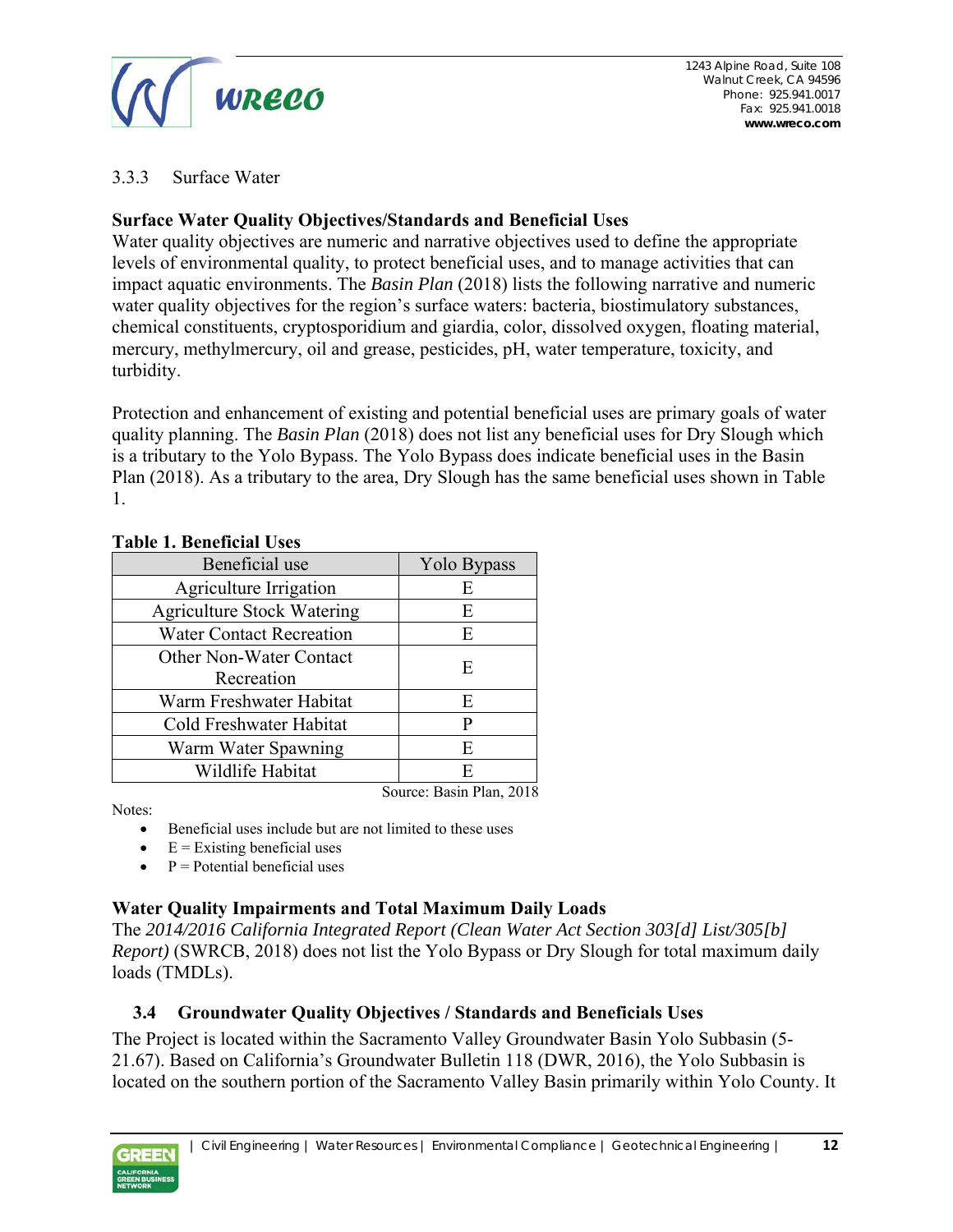

is bounded on the east by the Sacramento River, on the west by the Coast Range, on the north by Cache Creek, and on the south by Putah Creek.

According to the Central Valley RWQCB Basin Plan (2018), the Sacramento Valley Groundwater Basin Yolo Subbasin is not listed as having beneficial uses for groundwater.

#### **3.5 Environmental Consequences and Project Impacts**

#### 3.5.1 Project Impacts

The Project is anticipated to have a DSA of 0.30 acres and 0.57 acres of added impervious area. Because the Project does not lie within the incorporated cities of Yolo County, the Phase II permit would not apply to the Project. The Project also does not disturb more than one acre or more of land, therefore it would not adhere to the CGP. Because of these criteria, the Project may be exempt from treatment BMPs. Temporary best management practices (BMP) and Permanent Erosion Control BMPs are project features that will be proposed to address water quality impacts of the Project.

#### 3.5.2 Temporary Impacts and Project Features

Disturbed soils can result in sediment laden flows and increase the potential for erosion. Generally, as the DSA increases, the potential for temporary water quality impacts also increases. Routinely used temporary BMPs are included to protect water quality. These include preservation of existing vegetation, temporary cover for soil stabilization, temporary fiber rolls, silt fence for sediment control, potential creek diversion, dewatering, and temporary construction entrances and exits.

#### 3.5.3 Permanent Impacts and Project Features

Long-term impacts from the Project could result from fill placed in environmentally sensitive areas, potential increases to the velocity and volume of downstream flows due to added impervious areas, and sediment transported from erosion. Stormwater runoff from the study area can potentially carry pollutants into naturally flowing streams, as well as into adjacent jurisdictional biotic/aquatic areas.

Yolo County's SWMP (2003) establishes a program for requiring permanent stormwater BMPs for major development and redevelopment projects. The Project's goal is to require the installation of permanent water quality control measures during the development application approval process such as permanent erosion control on disturbed slopes. The design of the control measures would then be verified during the development application approval process.

#### **3.6 Avoidance, Minimization, and/or Mitigation Measures**

#### 3.6.1 Water Resources

The goal of the Project is to avoid or minimize the impacts to creeks, streams, riparian habitats, wetlands, and Waters of the United States and State.

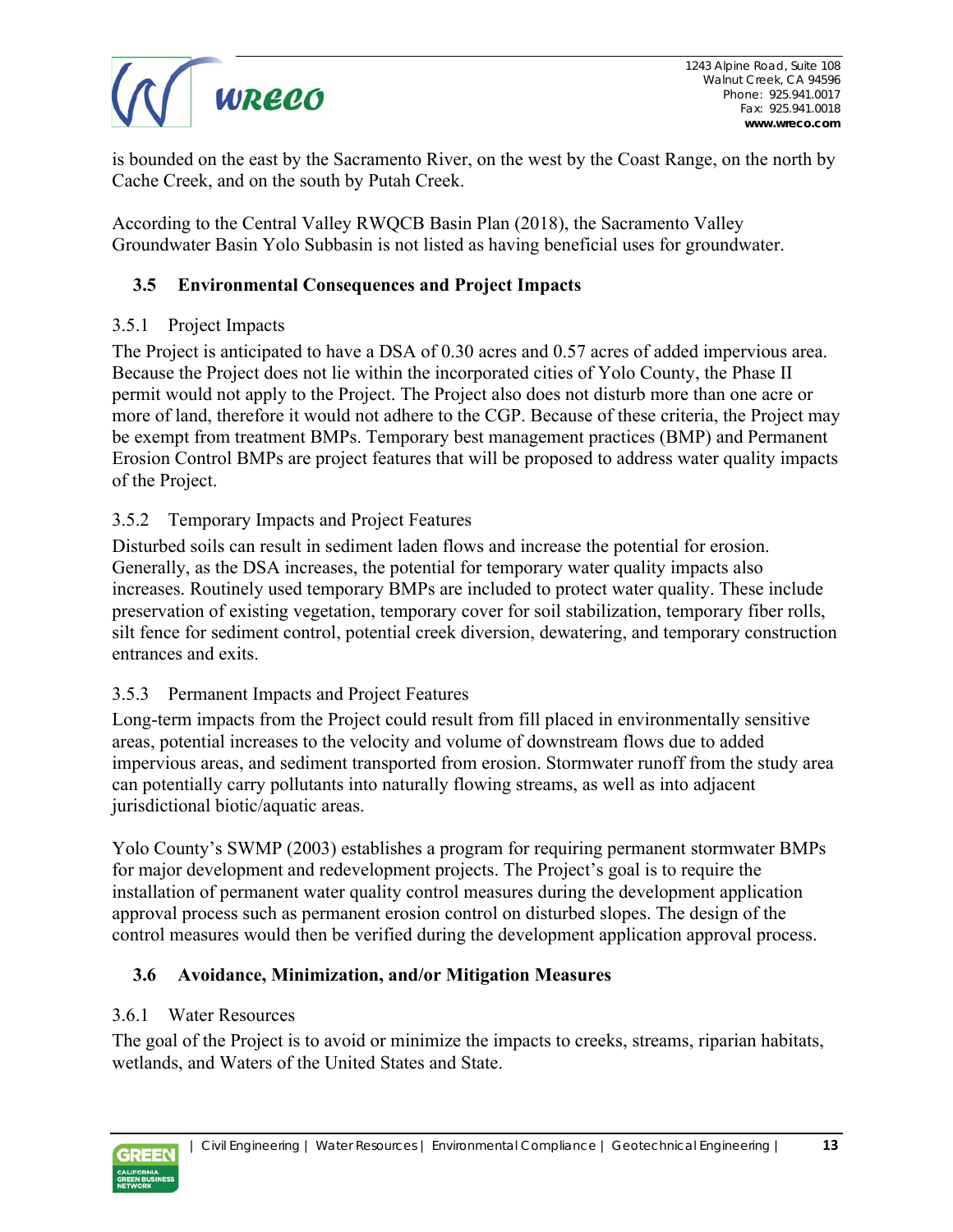

#### 3.6.2 Temporary Dewatering Activities

According to the *Draft Foundation Report for County Road 96 Bridge Replacement over Dry Slough* (Crawford & Associates, Inc., 2020) construction dewatering is expected to be achievable during Dry Slough's dry season. A creek diversion may be needed during construction and all construction would be performed during the summer months per regulatory requirements and therefore the need for a diversion or dewatering would be minimized. If needed, the Project would have to obtain a dewatering permit and applicable non-stormwater BMPs would be required to manage the water quality levels in Dry Slough. The Central Valley Region's Order R5-2016-0076-01 NPDES No. CAG9950002 Waste Discharge Requirements Limited Threat Discharges to Surface Water discusses the permit for dewatering.

Dewatering would be achieved through diking/diversion of surface water and if present the use of sump pumps. The use of coarse, granular soils at the base of excavation would be expected to provide an appropriate working surface. During the winter and spring season, construction can expect a high-water surface level in the slough and may also encounter high groundwater levels that may require additional control.